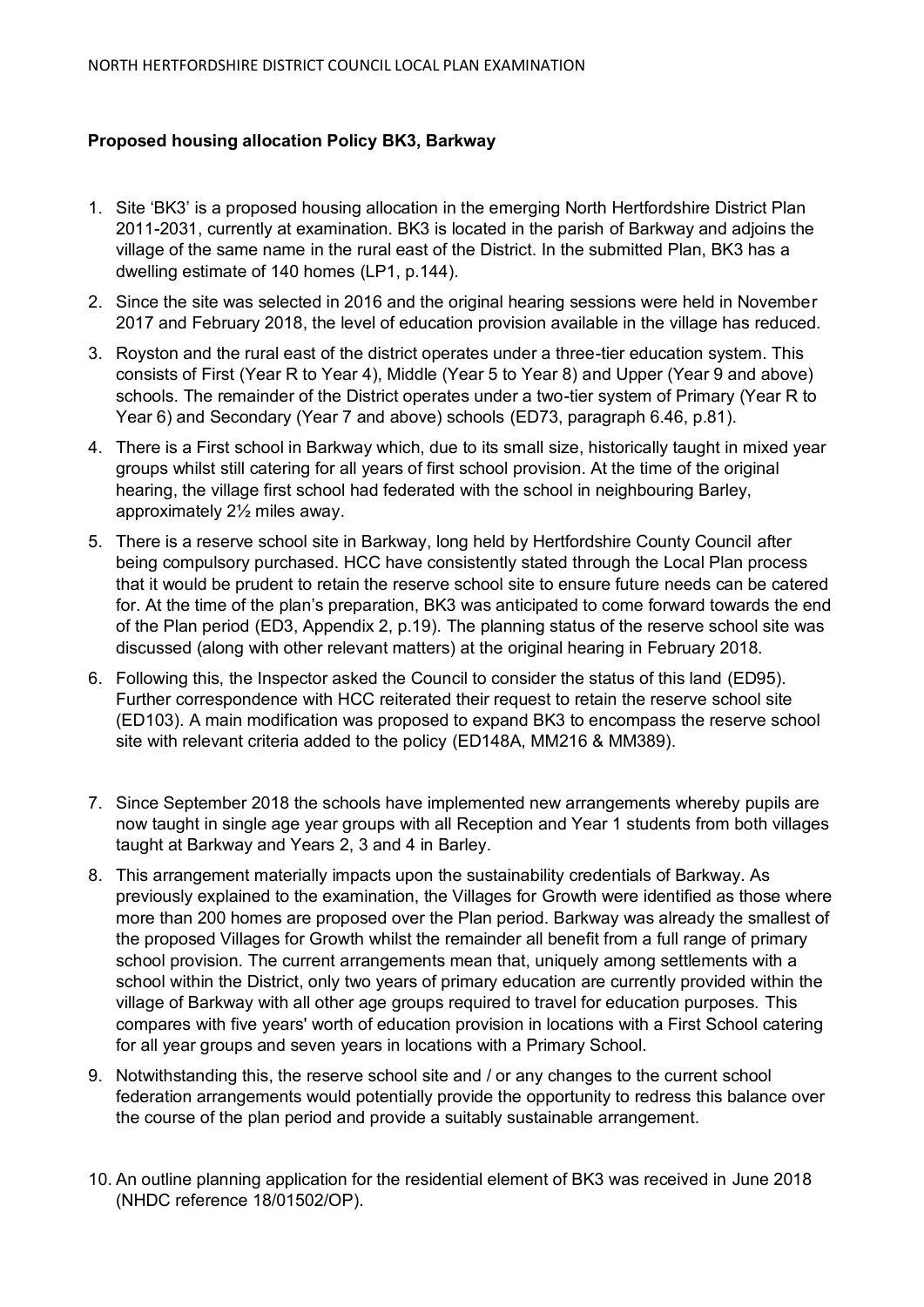## NORTH HERTFORDSHIRE DISTRICT COUNCIL LOCAL PLAN EXAMINATION

- 11. HCC's response to this application in September 2018 showed that it did not trigger a definitive need to use the reserve school site at this time and that additional places might be provided in either Barkway (either at the existing first school or on the reserve school site) or Barley. Through the Development Management process, it has also become more evident that, absent a requirement for the reserve school site to be utilised, there are significant concerns over the ability to satisfactorily integrate BK3 into the existing village in design and placemaking terms.
- 12. In the context of the above, and the Inspector's July 2019 letter seeking further information on the additional land allocated for development, NHDC wrote to HCC seeking clarification for plan-making purposes (attached). A response was not received in time to inform the Council's response of November 2019 (ED175) or February 2020 statement on Matter 25.
- 13. A response has now been received (November 2020, attached). This reiterates HCC's view that it would be prudent to retain the reserve school site for flexibility. It does not express a view on whether there is a reasonable prospect of the reserve school site being required in the period to 2031 as requested by the Council's letter. Nor does it indicate the conditions under which it might be required.
- 14. Consideration has been given to amending the criteria of BK3 to link its delivery to delivery of the reserve school site. Similarly, it could be left to the Development Management process to determine the suitability of such arrangements on a case-by-case basis as and when any application(s) are determined over the Plan period. However, it seems likely on current information that these approaches could simply make the allocation undeliverable and therefore unsound. Leaving determination of this important issue to the Development Management process would not represent plan-led development.
- 15. Given this uncertainty, it is proposed that site BK3 (as proposed to be modified) should be considered for deletion and additionally excluded from the proposed village boundary.
- 16. In this scenario, it is suggested that Barkway itself would revert to its originally proposed 'Category A' status within proposed Policy SP2. Notwithstanding the matters above, it is considered that the advice in paragraph 55 NPPF on rural facilities and the evidence previously submitted to and considered by the examination continues to support this position in the settlement hierarchy and the principle of a modest level of development in Barkway. 'Category A' includes a range of village sizes including those of a comparable scale to Barkway.
- 17. In terms of the other proposed allocations within the village, site BK1 has been developed and completed since the original hearings and it has been proposed this allocation is deleted (ED191B, paragraphs 14&15, p.3). It is proposed that Policy BK2 be retained. It is considered that this level of development is commensurate to the likely sustainability credentials of Barkway over the period to 2031 and consistent with national policy.
- 18. Other relevant references within the Plan to Barkway and / or its status would be modified as appropriate.
- 19. The impact upon housing delivery and supply would be minimal. The Council's most recent position on housing delivery and five-year supply is set out in ED191B. A detailed proposed housing trajectory is contained in Appendix 1 of this document (pp.11-12). This shows anticipated delivery of 140 homes at BK3 across a four-year period (i.e. 35 homes per year) with the first completions occurring in 2022/23.
- 20. These 140 units contribute towards the overall supply, 'buffer' and five-year housing supply figures set out in ED191B. Removal of BK3 would (inter alia):
	- Reduce the total potential delivery identified in Paragraph 8 of ED191B and elsewhere from 14,656 to **14,516** homes;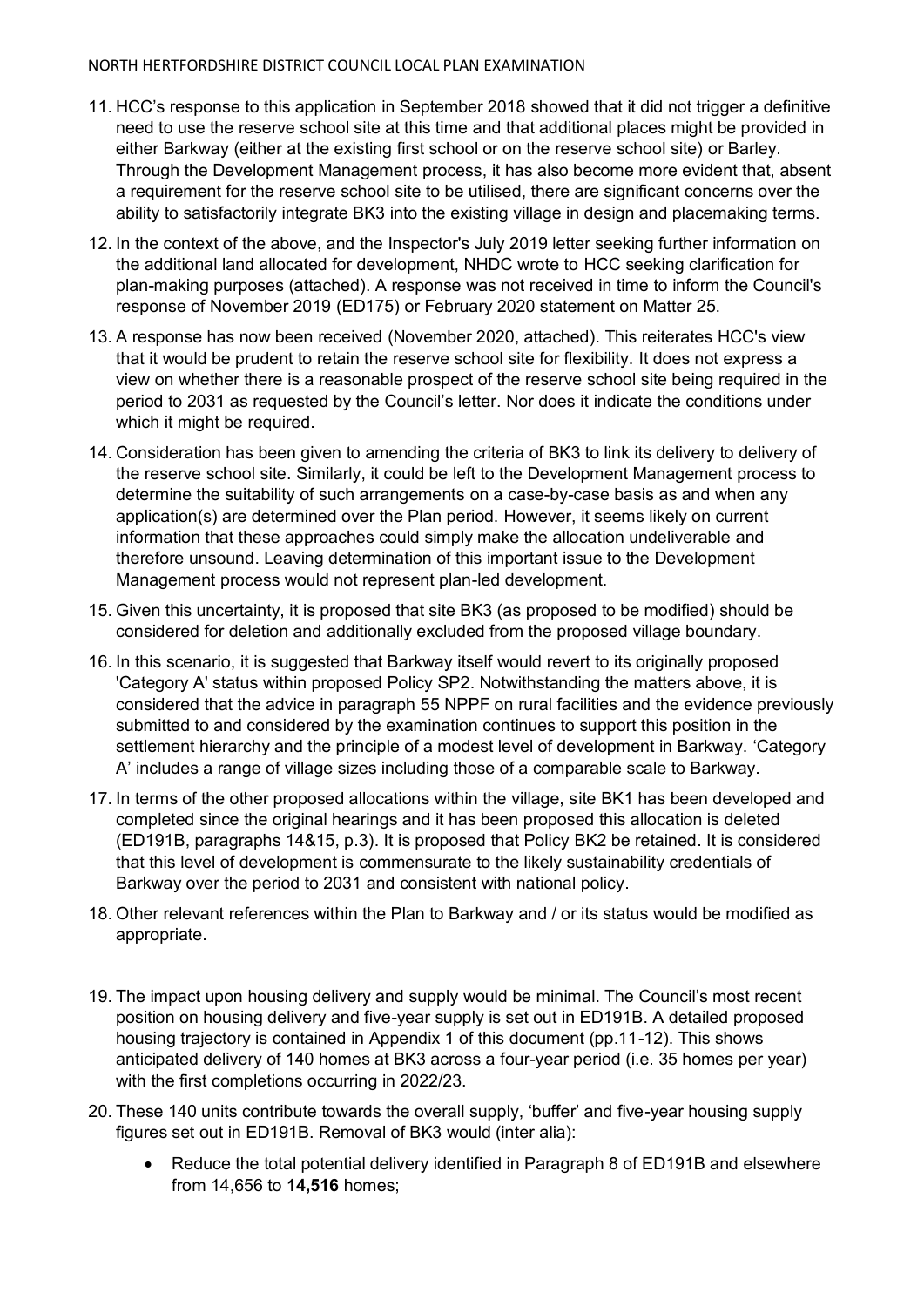- Reduce the identified supply for North Hertfordshire's own needs in Paragraphs 20 and 21 of ED191B and elsewhere from 13,250 to **13,110** homes;
- Reduce the overall 'buffer' (the gap between the proposed housing requirement and identified supply) identified in Paragraph 24 of ED191B and elsewhere from 13% to **12%**; and
- Reduce the amount of development identified in the five-year periods beginning 1 April 2019 and 1 April 2020, as shown in the table beneath Paragraph 38 of ED191B, from 3,027 and 4,146 homes to **2,992** and **4,076** homes respectively.
- 21. Removal of BK3 would not undermine any of the arguments presented in ED191B on these matters. The Plan would continue to demonstrate sufficient supply to meet the proposed amended requirement with an appropriate 'buffer' for flexibility. The Plan would also continue to demonstrate a five-year supply as per Paragraph 41 and Appendix C of ED191B. The 'Years land supply' figures shown in the scenarios in Appendix C would generally decrease by approximately 0.1 years for each of the years shown.
- 22. It is considered that a decision to now advocate the removal site BK3 from the Plan should not have wider implications; it would be based upon a material change in the situation since the original hearing session in February 2018 that impacts upon the sustainability credentials of this site. Recent correspondence has not provided any clear indication that there may be a reasonable prospect of these concerns being addressed in the plan period to 2031. These are unique and very specific circumstances relating to schools' provision in Barkway that are not replicated at any other location in the District where development is being proposed.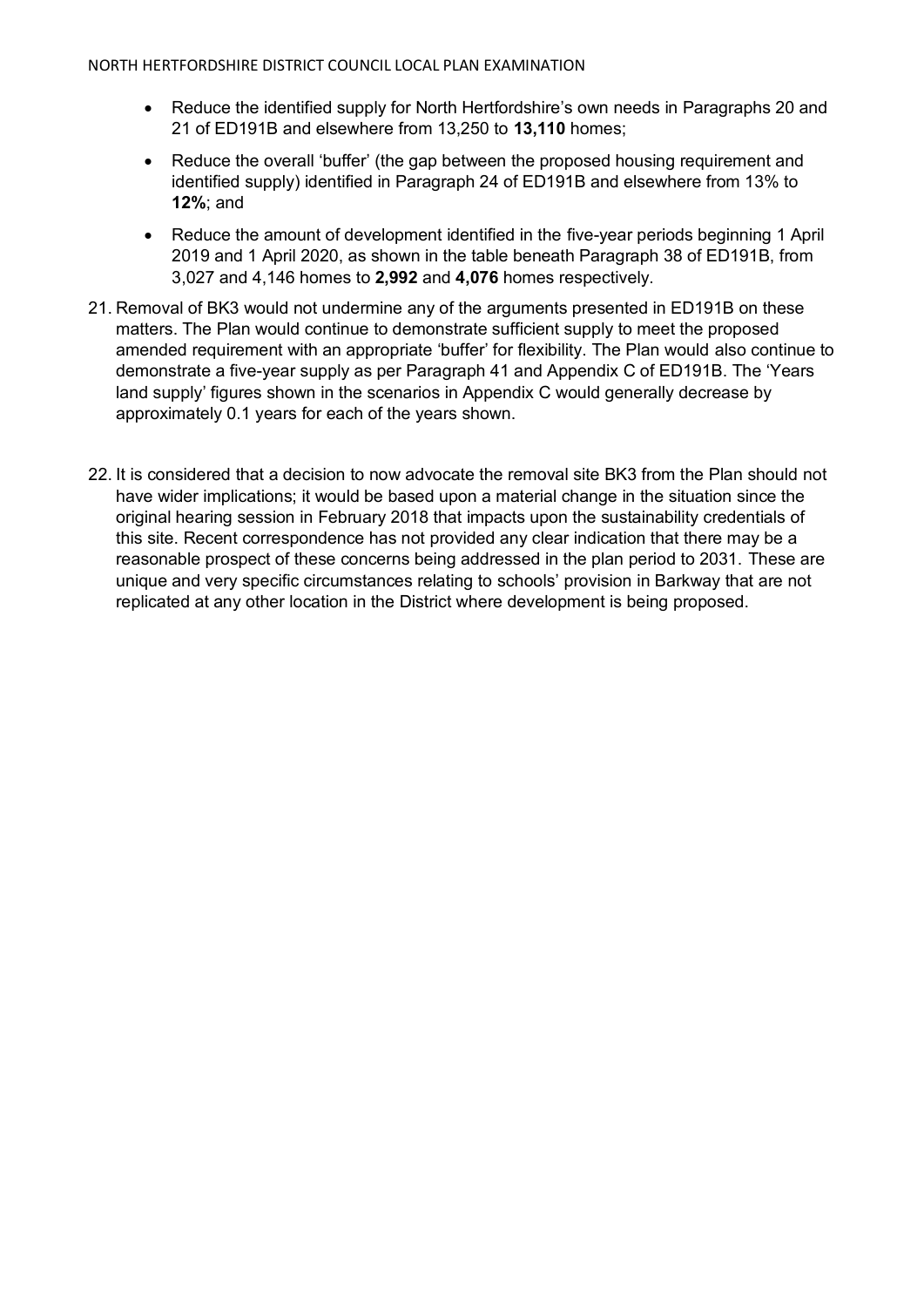## NORTH HERTFORDSHIRE DISTRICT COUNCIL

Correspondence address: North Hertfordshire District Council, PO Box 10613, Nottingham, NG6 6DW Telephone: (01462) 474000 Text Phone: (01462) 474800 DX324201, Nottingham 59



07 October 2019

Mr Antony Proietti Growth and Infrastructure Team Hertfordshire County Council

By email only

Contact Officer: Direct Line: E-mail:

Nigel Smith 01462 474847 [nigel.smith@north](mailto:nigel.smith@north-herts.gov.uk)[herts.gov.uk](mailto:nigel.smith@north-herts.gov.uk)

Dear Antony,

## **NHDC Local Plan Examination: Site BK3 / Application Ref No 18/01502/OP**

Barkway is currently identified in the emerging new Local Plan (as proposed to be modified) as a 'village for growth'. These are the five villages in the District where more than 200 new homes are presently anticipated to be built over the Plan period 2011-2031.

Three housing allocations are proposed at Barkway. By far the largest of these sites is 'BK3' (140 homes) which sits at the north of the village between the Cambridge and Royston roads. In relative terms this is a significant allocation given Barkway's current size. Within BK3, at the south-east of the site, is land held by Hertfordshire County Council (HCC) as a reserve school site. This was Compulsorily Purchased for education purposes by HCC from the owner of the remainder of BK3.

The proposed allocation of BK3 is / was predicated, in part, on the presence of the reserve school site. Any future use of that site would allow for education provision directly adjacent to the proposed housing as well as helping integrate the site into the enlarged village in a more holistic way. The presumption had been that development of BK3 would be the most likely 'trigger' for use of the school site. Throughout the Local Plan process, HCC have consistently sought the retention of the reserve school site to meet future needs.

The emerging Local Plan does not allocate sites in villages without schools provision. Villages with only limited schools provision generally have only limited (if any) housing allocations proposed within them.

As you will be aware, since the Plan was prepared and the initial hearing sessions were held, Barkway First School has become federated with Barley First School. Our understanding is that since September 2018 one head teacher now covers both schools. Only the years of nursery, reception and year 1 are now being taught in Barkway. Years 2, 3 and 4 are being taught in Barley and children are transported between the two school sites. In my view this means the sustainability credentials of Barkway in education terms have deteriorated – even allowing for advice in the NPPF on rural vitality which states that development in one village may support services in another nearby (Paragraph 55 of 2012 version).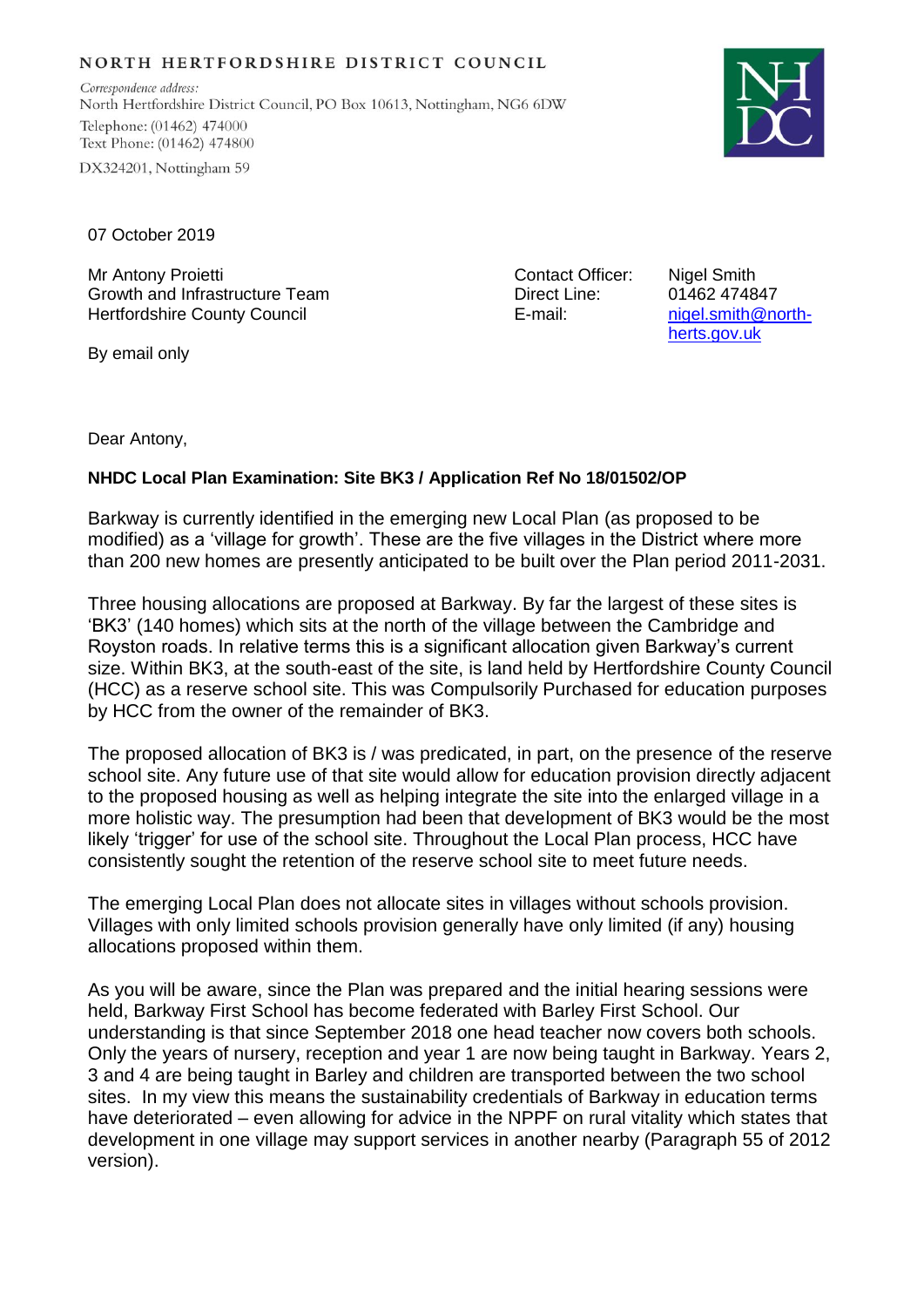In this context, your response to the current planning application (dated  $3<sup>rd</sup>$  September 2018) for the development of BK3 (our ref: 18/01502/OP) stated (emphasis added):

*Additional first school places will be required at a point in time as a result of new housing and consideration will be taken as to the appropriate solution, which may involve Barley and Barkway Schools, if they are still in a federation. The project nominated to mitigate the impact of this development would provide additional places at Barkway First School but no decision has yet been made on whether those places will be physically located on the existing or reserve school sites or involve Barley First School.*

From the response above it is clear that the current application for BK3 has not triggered a definitive requirement to make use of the reserve school site at this time. Indeed, under the options presented above, the balance of first school provision in this area could further tip away from Barkway.

Our Development Management team has recently advised the applicant that they are currently unable to support the application. This is, in part, on sustainability grounds linked to the above. They have also expressed concerns that, should the reserve school site remain unused in the long-term, it would not be possible to support development of housing on the remainder of BK3 in urban design terms as it would be divorced from the remainder of the village by the unoccupied school site. The whole of BK3 is currently in agricultural use. In the event the remainder of BK3 was developed, I suspect it would no longer be practical to manage the residual reserve school site land in this way. This would risk this part of the site becoming unmanaged / unkempt further accentuating this separation. The applicant has now agreed to a long extension of time to the planning application to allow for further consideration of these matters.

In the meantime, the Inspector examining the Local Plan wrote to the Council on 9 August 2019. Although this letter does not raise any specific queries relating to this site, he has now asked for additional information on the rationale for identifying the proposed 'villages for growth'.

This chain of events has raised a question in my mind over the continued allocation of Site BK3 in the Local Plan. If HCC now considers that BK3 and / or the cumulative impacts of development in the Barkway area is / are unlikely to trigger use of the reserve school site, I consider it would be difficult to sustain an argument in Local Plan terms that Barkway should absorb a level of development comparable to other villages in the District which benefit from a full range of primary or first school education.

Equally this may be an issue that is capable of resolution within the plan period; the reserve school site does remain available for potential future use, an alternate approach might be considered appropriate at some point before 2031 whilst the test for inclusion in the Plan relates to there being a 'reasonable prospect' of delivery.

However, I am presently unclear as to whether there is 'reasonable prospect' that development of BK3 within the plan period will trigger an appropriately sustainable education arrangement.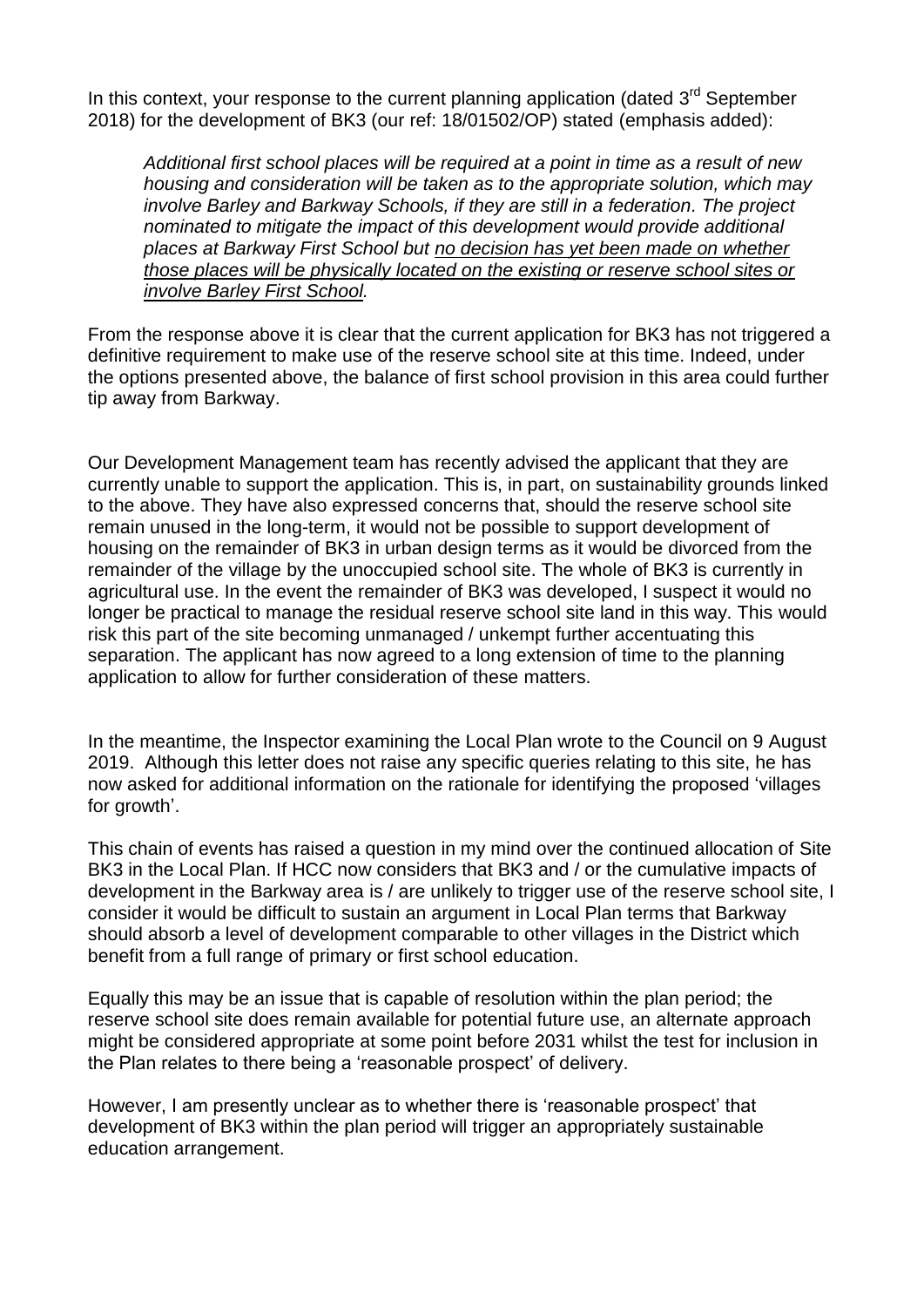I would be grateful if the County Council could clarify their position on this matter. In particular could the County Council please advise whether there is a reasonable prospect of the reserve school site at Barkway being required for education use within the emerging Local Plan period to 2031?

I would also be grateful for any HCC view on the sustainability (in education terms) of making relatively substantial housing provision:

- (i) in locations with only limited schools provision (i.e. less than the full range of first or primary school provision dependent on the prevailing education model in the area);
- (ii) in locations which rely upon shared schools provision across two or more nearby villages to achieve the full range of first or primary school provision; and
- (iii) in locations with no schools provision; in my view, your response to the planning application does not explicitly rule out the prospect that all first school provision in this area may eventually be made in Barley.

Should HCC confirm there is a 'reasonable prospect' of an appropriate education solution for BK3 we would welcome further dialogue on this matter. Firstly, I think there would need to be a clear link in the emerging Plan between the delivery of BK3 and either the use of the reserve school site or an alternate solution which ensures appropriate school provision.

Secondly, in light of the issues raised through the current application, I would welcome further, joint consideration of the best location within BK3 (when considered as a whole) for any such school. This would include how the District Council, County Council and landowner might jointly address the urban design concerns set out above.

Without prejudice to any future detailed consideration, the edge of village location and adjoining land uses mean it may be preferable to look at alternate parts of this site to make any future education provision. This would potentially require negotiation between HCC (as landowner) and the site owner outside of the Local Plan or Development Management processes.

You will be aware that we have informed the Inspector of our intention to address all of his queries by Friday 29 November. I'd be grateful if you could provide a response to this letter in sufficient time that we might (at minimum) alert the Inspector to this issue within the timescale above. Given the need for consideration and clearance of any response, please could you provide an initial response by the end of October at the latest?

If you'd like to discuss the matters in this letter further or arrange a meeting, please contact me using the details above.

Yours sincerely



Nigel Smith Strategic Planning Manager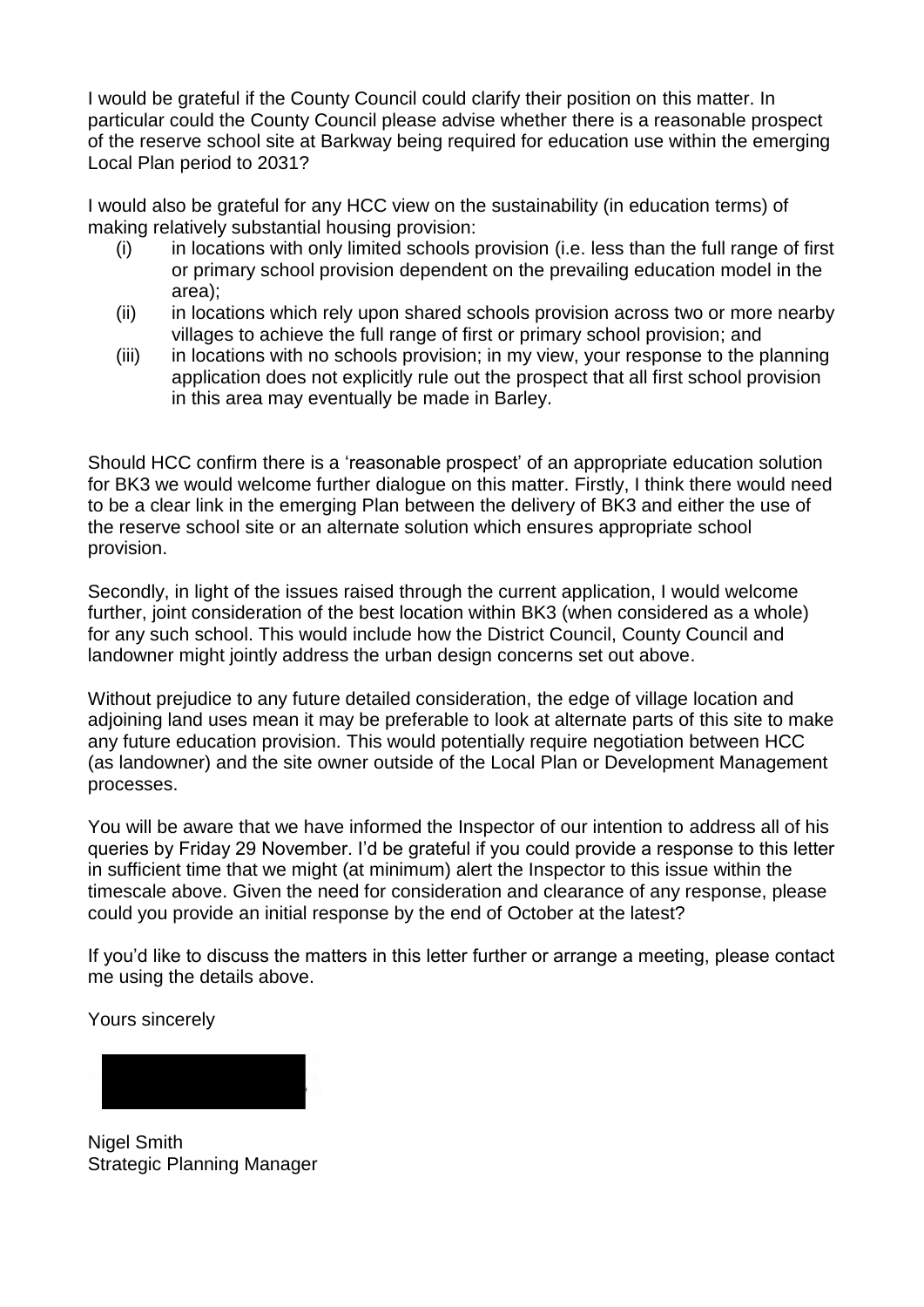**From:** Xavier Preston **Sent:** 06 November 2020 16:55 **To:** Nigel Smith **Cc:** Antony Proietti; Kate Ma; Robert Smyth; Robyn Haythorpe **Subject:** HCC comments - BK3 matter - reserve school site - NHDC Local Plan Examination

Hi Nigel,

HCC has reflected on the letter dated 07 October 2019 and its contents. The letter refers to Site BK3 which is subject to further examination at the regulation 19 local plan hearings due in December 2020. The below is HCCs position on the questions posed within the letter;

1. Is there a reasonable prospect of the reserve school site at Barkway being required for education use within the emerging Local Plan period to 2031?

HCC wishes to maintain comments stated in our response at examination in public (Matters Statement 11: Category A Villages – Ashwell, Barkway, Barley etc) Para 7 stated that:

*7. Current demographic analysis shows that the yield from the proposed new housing is likely to be able to be accommodated within the existing school capacity. However, the existing reserve school site needs to be retained in Barkway to ensure flexibility in the future should demand fluctuate from either the existing population or from new housing. As the proposed developments come forward the County Council will work with Barkway and Barley First Schools to ensure that local need can be met.*

Pending the adoption of the Local Plan and the bringing forward of new homes, HCC wishes to retain the reserve school site. This is to retain all options and ensure that HCC can fulfil its statutory duty to ensure sufficient school places are available. Therefore the above response remains HCCs position.

- 2. NHDC would also be grateful for any HCC view on the sustainability (in education terms) of making relatively substantial housing provision:
	- a. In locations with only limited schools provision (i.e. less than the full range of first or primary school provision dependent on the prevailing education model in the area);
	- b. In locations which rely upon shared schools provision across two or more nearby villages to achieve the full range of first or primary school provision; and

In response to 2a & 2b,in general terms, not specific to BK3, this would need to be assessed on a case by case basis to explore whether there are options for appropriate pupil yield mitigation which could be implemented when required. This is in the context of, wherever possible, providing provision as local as possible to families living within these communities, while also balancing the future sustainability and viability of schools.

> c. In locations with no schools provision; in my view your response to the planning application does not explicitly rule out the prospect that all first school provision in this area may eventually be made in Barley.

As stated in the letter, HCCs response to the planning application was as follows;

*Additional first school places will be required at a point in time as a result of new housing and consideration will be taken as to the appropriate solution, which may involve Barley and*